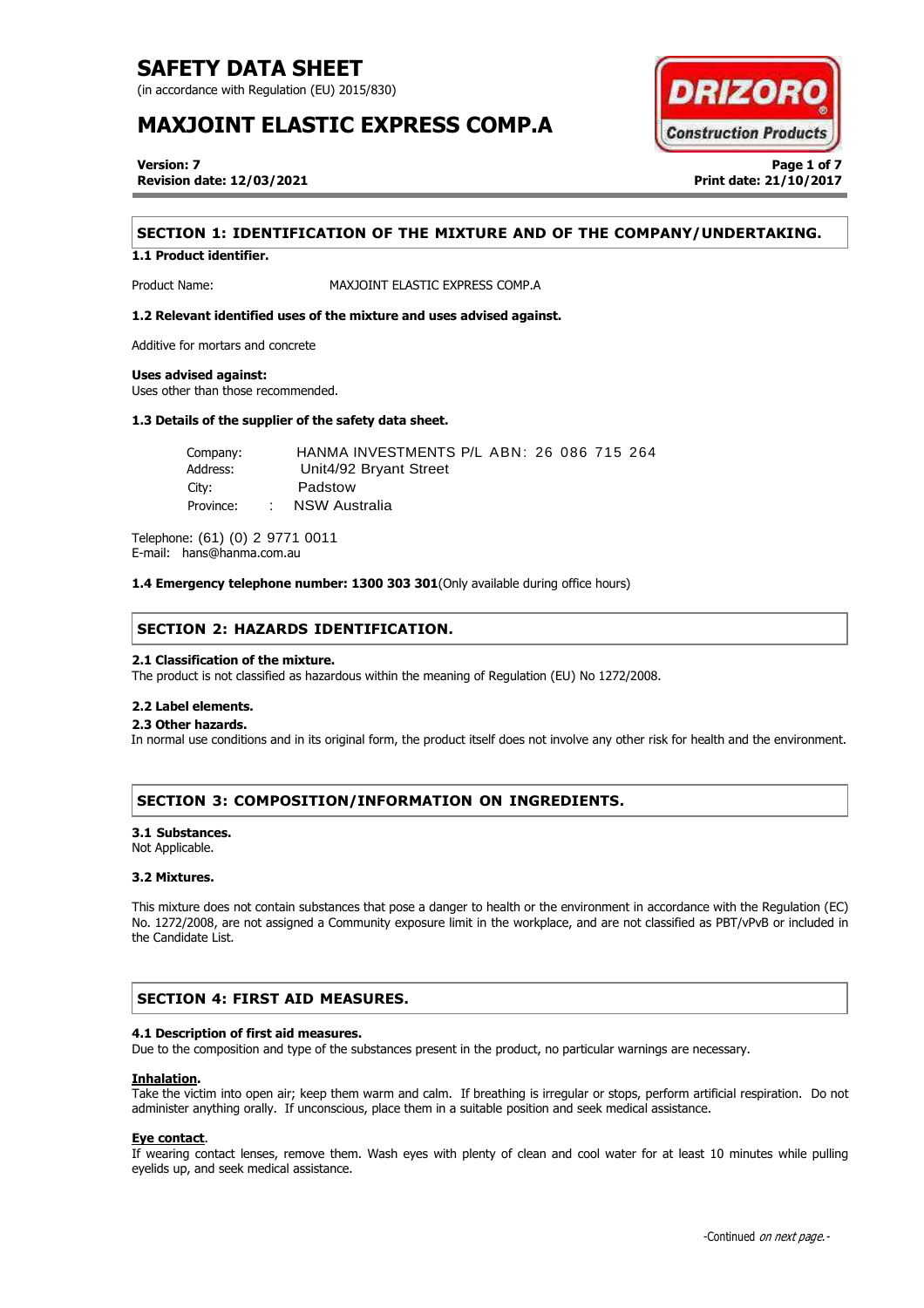(in accordance with Regulation (EU) 2015/830)

# **MAXJOINT ELASTIC EXPRESS COMP.A**



**Version: 6 Page 2 of 7 Revision date: 12/10/2017 Print date: 21/10/2017**

### **Skin contact.**

Remove contaminated clothing. Wash skin vigorously with water and soap or a suitable skin cleaner. **NEVER** use solvents or thinners.

### **Ingestion.**

If accidentally ingested, seek immediate medical attention. Keep calm. **NEVER** induce vomiting.

### **4.2 Most important symptoms and effects, both acute and delayed.**

No known acute or delayed effects from exposure to the product.

## **4.3 Indication of any immediate medical attention and special treatment needed.**

In case of doubt or when symptoms of feeling unwell persist, get medical attention. Never administer anything orally to persons who are unconscious.

## **SECTION 5: FIREFIGHTING MEASURES.**

### **5.1 Extinguishing media.**

#### **Recommended extinguishing methods.**

Extinguisher powder or CO2. In case of more serious fires, also alcohol-resistant foam and water spray. Do not use a direct stream of water to extinguish.

### **5.2 Special hazards arising from the mixture.**

## **Special risks.**

Fire can cause thick, black smoke. As a result of thermal decomposition, dangerous products can form: carbon monoxide, carbon dioxide. Exposure to combustion or decomposition products can be harmful to your health.

## **5.3 Advice for firefighters.**

Use water to cool tanks, cisterns, or containers close to the heat source or fire. Take wind direction into account. Prevent the products used to fight the fire from going into drains, sewers, or waterways.

## **Fire protection equipment.**

According to the size of the fire, it may be necessary to use protective suits against the heat, individual breathing equipment, gloves, protective goggles or facemasks, and gloves.

## **SECTION 6: ACCIDENTAL RELEASE MEASURES.**

### **6.1 Personal precautions, protective equipment and emergency procedures.**

For exposure control and individual protection measures, see section 8.

### **6.2 Environmental precautions.**

Product not classified as hazardous for the environment, avoid spillage as much as possible.

### **6.3 Methods and material for containment and cleaning up.**

Pick up the spill with non-combustible absorbent materials (soil, sand, vermiculite, diatomite, etc.). Pour the product and the absorbent in an appropriate container. The contaminated area should be immediately cleaned with an appropriate decontaminator. Pour the decontaminator on the remains in an opened container and let it act various days until no further reaction is produced.

### **6.4 Reference to other sections.**

For exposure control and individual protection measures, see section 8. For later elimination of waste, follow the recommendations under section 13.

## **SECTION 7: HANDLING AND STORAGE.**

### **7.1 Precautions for safe handling.**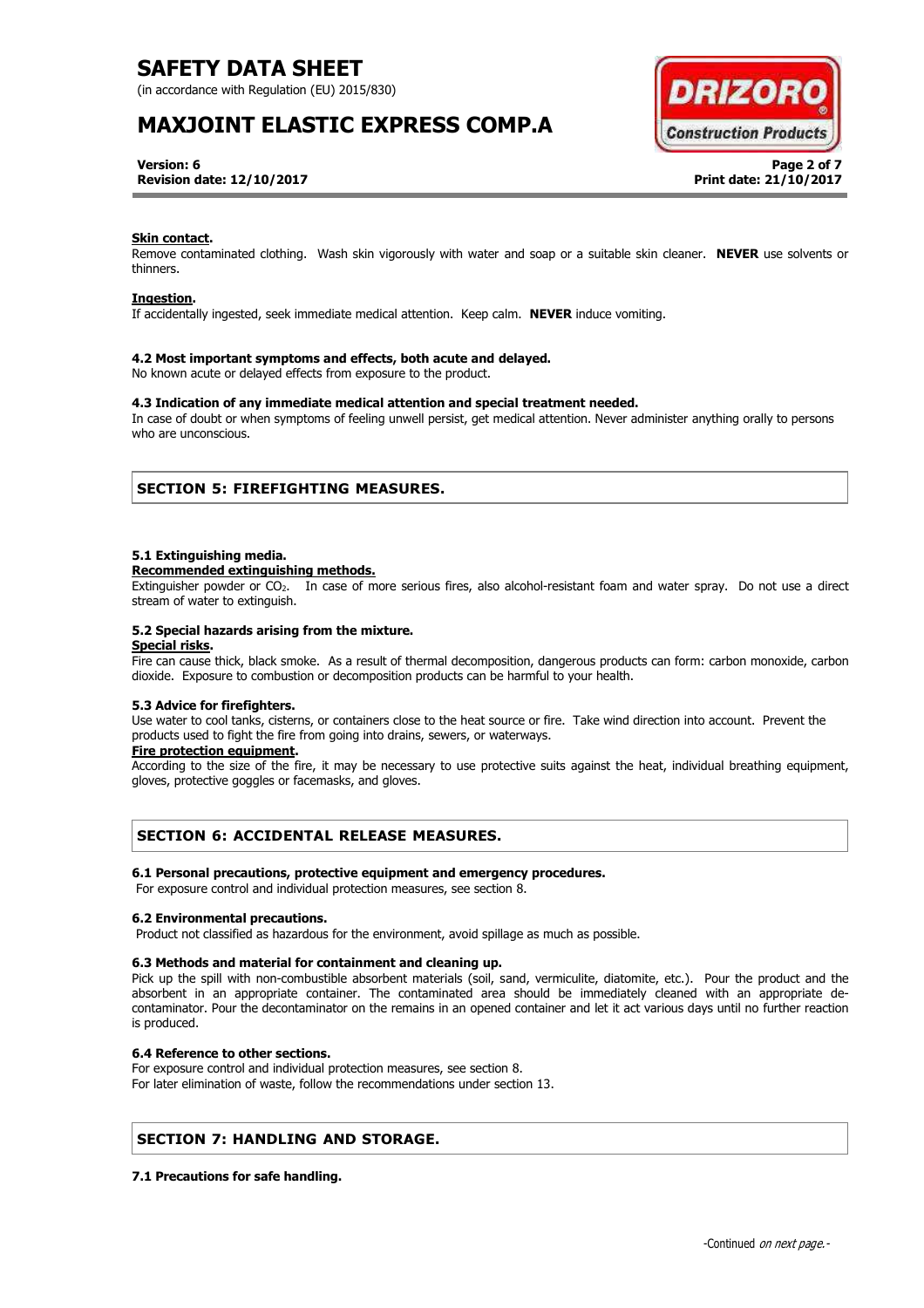(in accordance with Regulation (EU) 2015/830)

# **MAXJOINT ELASTIC EXPRESS COMP.A**



**Version: 6 Page 3 of 7 Revision date: 12/10/2017 Print date: 21/10/2017**

The product does not require special handling measures, the following general measures are recommended: For personal protection, see section 8. Never use pressure to empty the containers. They are not pressure-resistant containers. In the application area, smoking, eating, and drinking must be prohibited. Follow legislation on occupational health and safety. Keep the product in containers made of a material identical to the original.

## **7.2 Conditions for safe storage, including any incompatibilities.**

The product does not require special storage measures. As general storage measures, sources of heat, radiation, electricity and contact with food should be avoided. Keep away from oxidising agents and from highly acidic or alkaline materials. Store the containers between 5 and 35° C, in a dry and well-ventilated place. Store according to local legislation. Observe indications on the label. The product is not affected by Directive 2012/18/EU (SEVESO III). **7.3 Specific end use(s).** Not available.

# **SECTION 8: EXPOSURE CONTROLS/PERSONAL PROTECTION.**

## **8.1 Control parameters.**

The product does NOT contain substances with Professional Exposure Environmental Limit Values.The product does NOT contain substances with Biological Limit Values.

# **8.2 Exposure controls.**

## **Measures of a technical nature:**

Provide adequate ventilation, which can be achieved by using good local exhaust-ventilation and a good general exhaust system.

| <b>Concentration:</b>                          | 100 %                                                                                                                                                                                                                                                                                                               |  |
|------------------------------------------------|---------------------------------------------------------------------------------------------------------------------------------------------------------------------------------------------------------------------------------------------------------------------------------------------------------------------|--|
| Uses:                                          | <b>Additive for mortars and concrete</b>                                                                                                                                                                                                                                                                            |  |
| <b>Breathing protection:</b>                   |                                                                                                                                                                                                                                                                                                                     |  |
| PPE:<br>Characteristics:                       | Filter mask for protection against gases and particles.<br>«CE» marking, category III. The mask must have a wide field of vision and an<br>anatomically designed form in order to be sealed and watertight.                                                                                                         |  |
| CEN standards:                                 | EN 136, EN 140, EN 405                                                                                                                                                                                                                                                                                              |  |
| Maintenance:                                   | Should not be stored in places exposed to high temperatures and damp environments before use. Special<br>attention should be paid to the state of the inhalation and exhalation valves in the face adaptor.<br>Read carefully the manufacturer's instructions regarding the equipment's use and maintenance. Attach |  |
| Observations:                                  | the necessary filters to the equipment according to the specific nature of the risk (Particles and aerosols:<br>P1-P2-P3, Gases and vapours: A-B-E-K-AX), changing them as advised by the manufacturer.<br>A2                                                                                                       |  |
| Filter Type needed:<br><b>Hand protection:</b> |                                                                                                                                                                                                                                                                                                                     |  |
| PPE:                                           | Protective gloves against chemicals.                                                                                                                                                                                                                                                                                |  |
| Characteristics:                               | «CE» marking, category III.                                                                                                                                                                                                                                                                                         |  |
| CEN standards:                                 | EN 374-1, En 374-2, EN 374-3, EN 420                                                                                                                                                                                                                                                                                |  |
| Maintenance:                                   | Keep in a dry place, away from any sources of heat, and avoid exposure to sunlight as much as possible.<br>Do not make any changes to the gloves that may alter their resistance, or apply paints, solvents or<br>adhesives.                                                                                        |  |
| Observations:                                  | Gloves should be of the appropriate size and fit the user's hand well, not being too loose or too tight.<br>Always use with clean, dry hands.                                                                                                                                                                       |  |
| Material:                                      | Material thickness<br>Breakthrough time<br>PVC (polyvinyl chloride)<br>0,35<br>>480<br>(min.):<br>$(mm)$ :                                                                                                                                                                                                          |  |
| <b>Eye protection:</b>                         |                                                                                                                                                                                                                                                                                                                     |  |
| PPF:<br>Characteristics:                       | Face shield.<br>«CE» marking, category II. Face and eye protector against splashing liquid.                                                                                                                                                                                                                         |  |
| CEN standards:                                 | EN 165, EN 166, EN 167, EN 168                                                                                                                                                                                                                                                                                      |  |
| Maintenance:                                   | Visibility through lenses should be ideal. Therefore, these parts should be cleaned daily. Protectors should<br>be disinfected periodically following the manufacturer's instructions. Make sure that mobile parts move<br>smoothly.                                                                                |  |
| Observations:                                  | Face shields should offer a field of vision with a dimension in the central line of, at least, 150 mm<br>vertically once attached to the frame.                                                                                                                                                                     |  |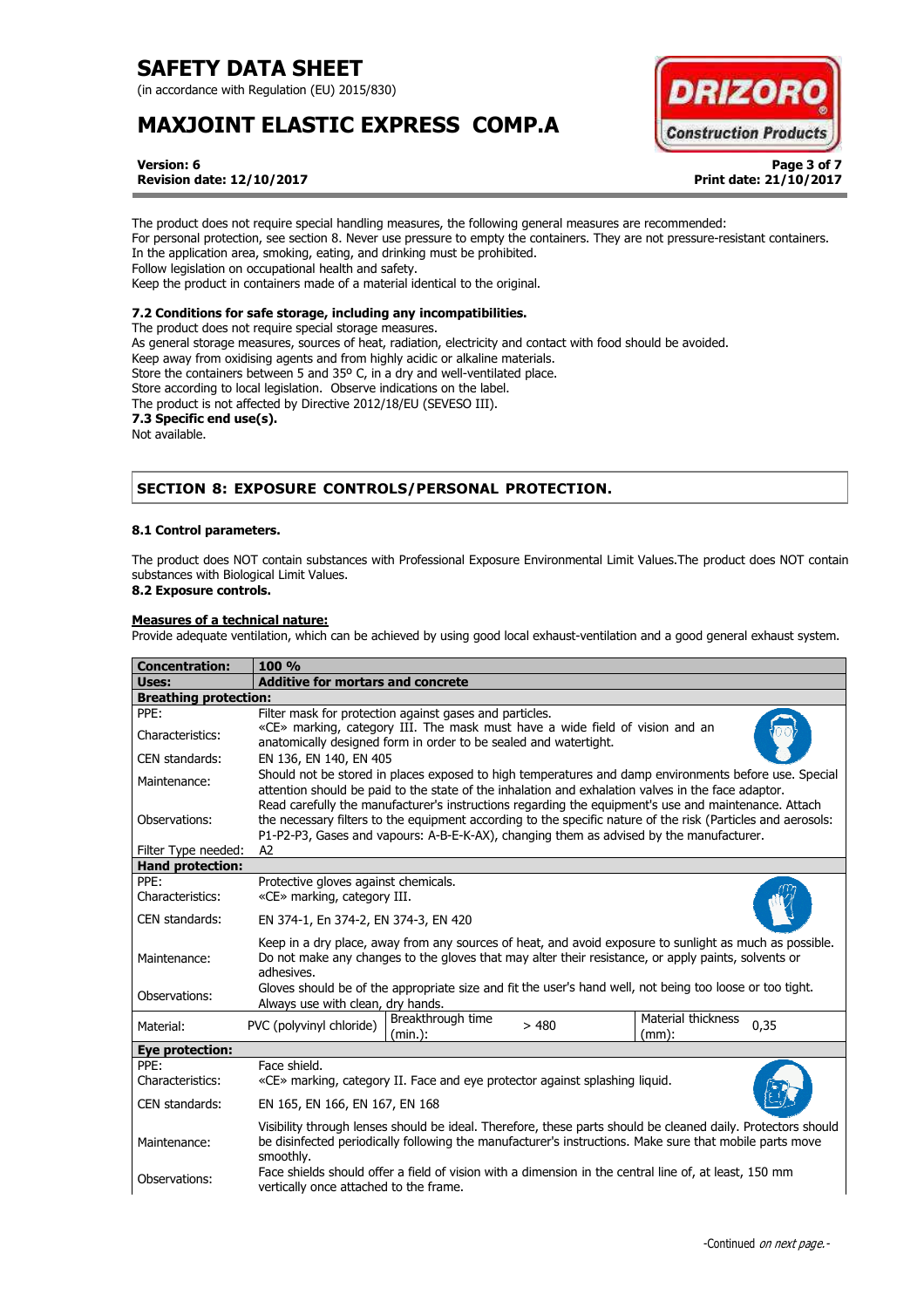(in accordance with Regulation (EU) 2015/830)

# **MAXJOINT ELASTIC EXPRESS COMP.A**



**Version:6 Page 4 of 7 Revision date: 12/10/2017 Print date: 21/10/2017**

| <b>Skin protection:</b> |                                                                                                                                                                                                                                                                    |
|-------------------------|--------------------------------------------------------------------------------------------------------------------------------------------------------------------------------------------------------------------------------------------------------------------|
| PPE:                    | Anti-static protective clothing.                                                                                                                                                                                                                                   |
| Characteristics:        | «CE» marking, category II. Protective clothing should not be too tight or loose in<br>order not to obstruct the user's movements.                                                                                                                                  |
| CEN standards:          | EN 340, EN 1149-1, EN 1149-2, EN 1149-3, EN 1149-5                                                                                                                                                                                                                 |
| Maintenance:            | In order to quarantee uniform protection, follow the washing and maintenance instructions provided by<br>the manufacturer.                                                                                                                                         |
| Observations:           | The protective clothing should offer a level of comfort in line with the level of protection provided in<br>terms of the hazard against which it protects, bearing in mind environmental conditions, the user's level<br>of activity and the expected time of use. |
| PPE:                    | Anti-static safety footwear.                                                                                                                                                                                                                                       |
| Characteristics:        | «CE» marking, category II.                                                                                                                                                                                                                                         |
| CEN standards:          | EN ISO 13287, EN ISO 20344, EN ISO 20346                                                                                                                                                                                                                           |
| Maintenance:            | The footwear should be checked regularly                                                                                                                                                                                                                           |
| Observations:           | The level of comfort during use and acceptability are factors that are assessed very differently depending<br>on the user. Therefore, it is advisable to try on different footwear models and, if possible, different<br>widths.                                   |

# **SECTION 9: PHYSICAL AND CHEMICAL PROPERTIES.**

## **9.1 Information on basic physical and chemical properties.**

Appearance:White liquid with characteristic odour Colour: N.A./N.A. Odour:N.A./N.A. Odour threshold:N.A./N.A. pH:4 - 5 Melting point:N.A./N.A. Boiling Point: N.A./N.A. Flash point: N.A./N.A. Evaporation rate: N.A./N.A. Inflammability (solid, gas): N.A./N.A. Lower Explosive Limit: N.A./N.A. Upper Explosive Limit: N.A./N.A. Vapour pressure: N.A./N.A. Vapour density:N.A./N.A. Relative density:1.00 g/cm<sup>3</sup> Solubility:soluble Liposolubility: N.A./N.A. Hydrosolubility: N.A./N.A. Partition coefficient (n-octanol/water): N.A./N.A. Auto-ignition temperature: N.A./N.A. Decomposition temperature: N.A./N.A. Viscosity: N.A./N.A. Explosive properties: N.A./N.A. Oxidizing properties: N.A./N.A. N.A./N.A.= Not Available/Not Applicable due to the nature of the product

## **9.2 Other information.**

Pour point: N.A./N.A. Blink: N.A./N.A. Kinematic viscosity: N.A./N.A. N.A./N.A.= Not Available/Not Applicable due to the nature of the product

# **SECTION 10: STABILITY AND REACTIVITY.**

## **10.1 Reactivity.**

The product does not present hazards by their reactivity.

**10.2 Chemical stability.**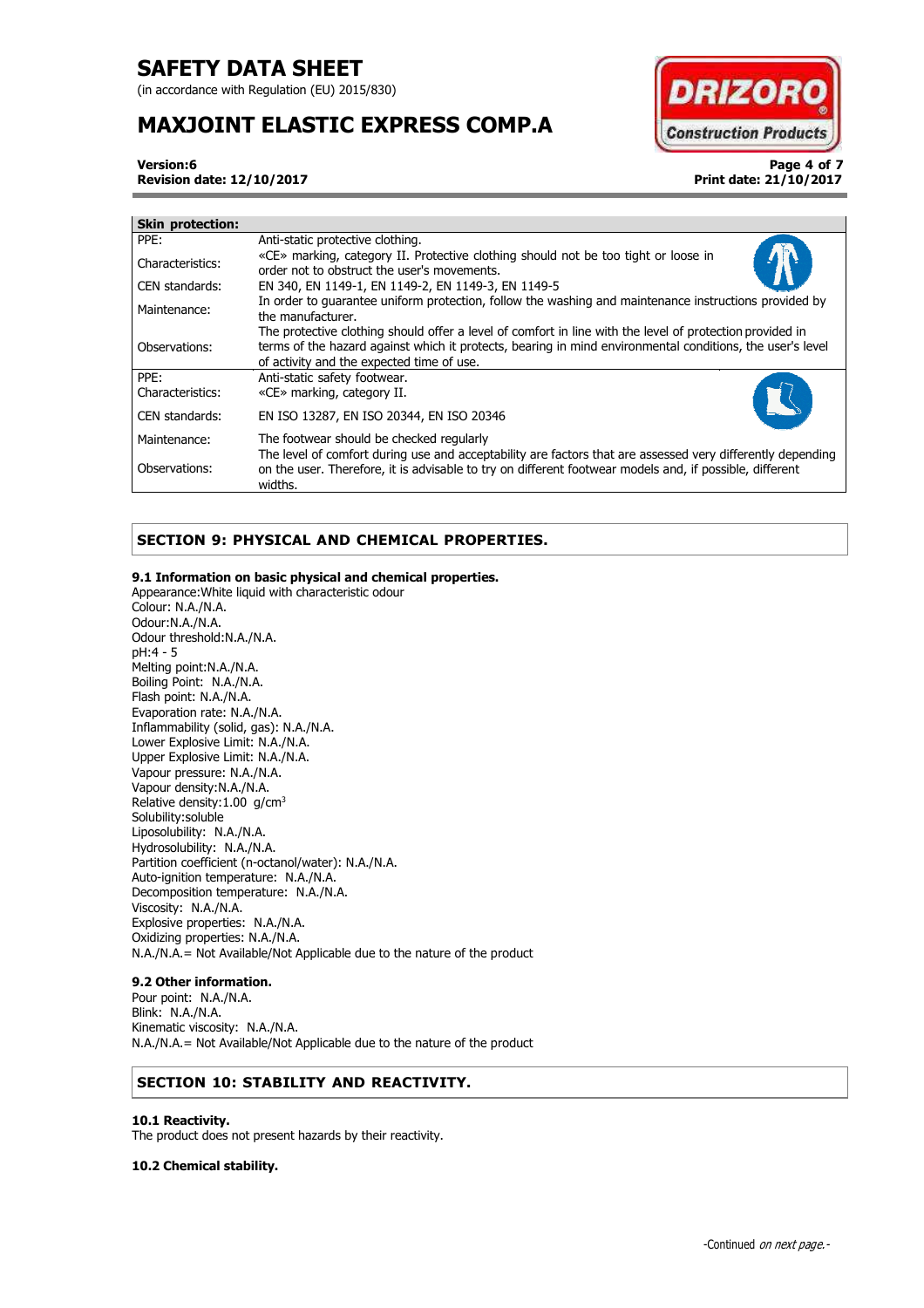(in accordance with Regulation (EU) 2015/830)

# **MAXJOINT ELASTIC EXPRESS COMP.A**



**Version: 5 Page 5 of 7 Revision date: 12/11/2016 Print date: 21/01/2017**

Unstable in contact with:

- Bases.

## **10.3 Possibility of hazardous reactions.**

Neutralization can occur on contact with bases. At high temperatures can occur pyrolysis and dehydrogenation.

**10.4 Conditions to avoid.** 

- Avoid the following conditions:
- Heating.
- High temperature.
- Avoid contact with bases.

## **10.5 Incompatible materials.**

Avoid the following materials:

- Acids.
- Bases.
- Oxidizing agents.

## **10.6 Hazardous decomposition products.**

Depending on conditions of use, can be generated the following products:

- Corrosive vapors or gases.

In case of fire, dangerous decomposition products can be generated, such as carbon monoxide and dioxide and nitrogen fumes and oxides.

# **SECTION 11: TOXICOLOGICAL INFORMATION.**

## **11.1 Information on toxicological effects.**

There are no tested data available on the product. Repeated or prolonged contact with the product can cause the elimination of oil from the skin, giving rise to non-allergic contact dermatitis and absorption of the product through the skin. Splatters in the eyes can cause irritation and reversible damage.

a) acute toxicity; Not conclusive data for classification.

b) skin corrosion/irritation; Not conclusive data for classification.

c) serious eye damage/irritation; Not conclusive data for classification.

d) respiratory or skin sensitisation; Not conclusive data for classification.

e) germ cell mutagenicity; Not conclusive data for classification.

f) carcinogenicity; Not conclusive data for classification.

g) reproductive toxicity; Not conclusive data for classification.

h) STOT-single exposure; Not conclusive data for classification.

i) STOT-repeated exposure; Not conclusive data for classification.

j) aspiration hazard; Not conclusive data for classification.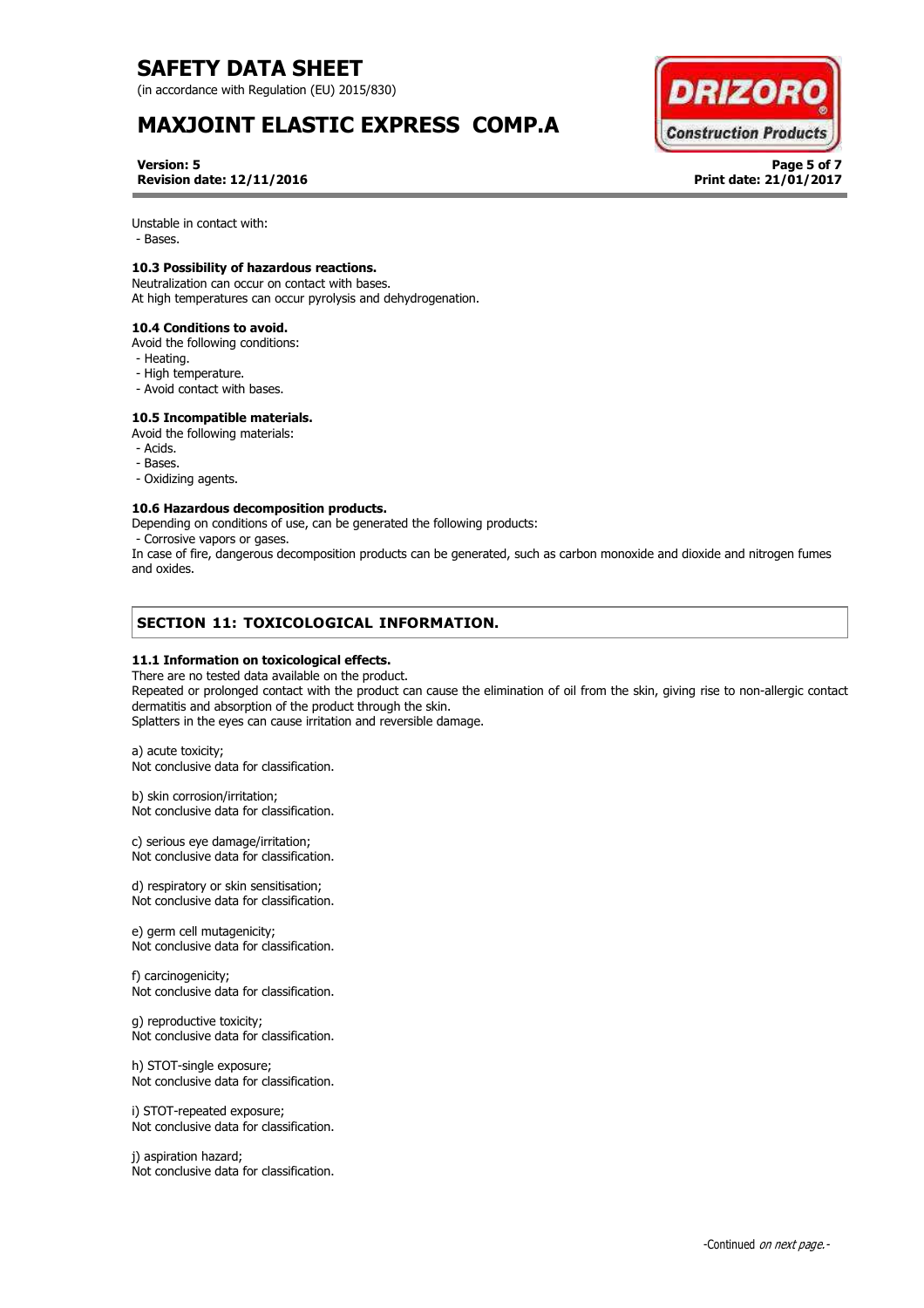(in accordance with Regulation (EU) 2015/830)

# **MAXJOINT ELASTIC EXPRESS COMP.A**



**Version: 6 Page 6 of 7 Revision date: 12/10/2017 Print date: 21/10/2017**

## **SECTION 12: ECOLOGICAL INFORMATION.**

## **12.1 Toxicity.**

No information is available regarding the ecotoxicity of the substances present.

### **12.2 Persistence and degradability.**

No information is available about persistence and degradability of the product.

### **12.3 Bioaccumulative potencial.**

No information is available regarding the bioaccumulation of the substances present.

#### **12.4 Mobility in soil.**

No information is available about the mobility in soil. The product must not be allowed to go into sewers or waterways. Prevent penetration into the ground.

#### **12.5 Results of PBT and vPvB assessment.**

No information is available about the results of PBT and vPvB assessment of the product.

## **12.6 Other adverse effects.**

No information is available about other adverse effects for the environment.

## **SECTION 13 DISPOSAL CONSIDERATIONS.**

#### **13.1 Waste treatment methods.**

Do not dump into sewers or waterways. Waste and empty containers must be handled and eliminated according to current, local/national legislation.

Follow the provisions of Directive 2008/98/EC regarding waste management.

## **SECTION 14: TRANSPORT INFORMATION.**

Transportation is not dangerous. In case of road accident causing the product's spillage, proceed in accordance with point 6. **14.1 UN number.**

Transportation is not dangerous.

## **14.2 UN proper shipping name.**

Description:<br>ADR: Tr ADR: Transportation is not dangerous.<br>IMDG: Transportation is not dangerous. IMDG: Transportation is not dangerous.<br>ICAO: Transportation is not dangerous. Transportation is not dangerous.

#### **14.3 Transport hazard class(es).**

Transportation is not dangerous.

## **14.4 Packing group.**

Transportation is not dangerous.

## **14.5 Environmental hazards.**

Transportation is not dangerous.

#### **14.6 Special precautions for user.**

Transportation is not dangerous.

### **14.7 Transport in bulk according to Annex II of MARPOL and the IBC Code.**

Transportation is not dangerous.

## **SECTION 15: REGULATORY INFORMATION.**